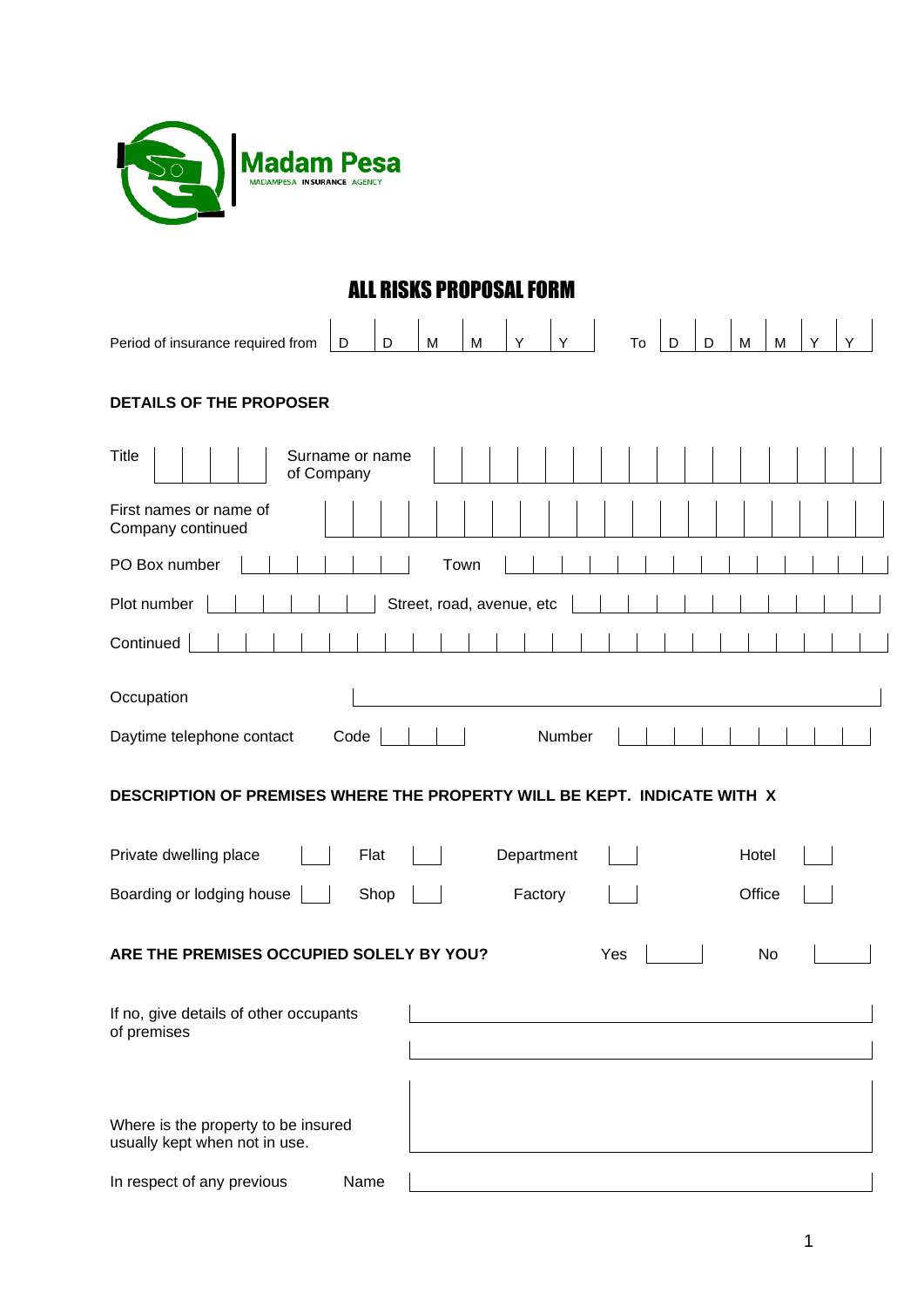| insurance for all risks,<br>burglary or theft, give details<br>Address<br>the insurer.                                                                           |  |
|------------------------------------------------------------------------------------------------------------------------------------------------------------------|--|
| Give details of any previous claim(s)<br>for loss or damage under such<br>Insurance.                                                                             |  |
| If any previous insurer has declined,<br>cancelled or refused to renew your<br>Insurance or required an increased<br>premium or special conditions, give details |  |

## **SCHEDULE OF PROPERTY**